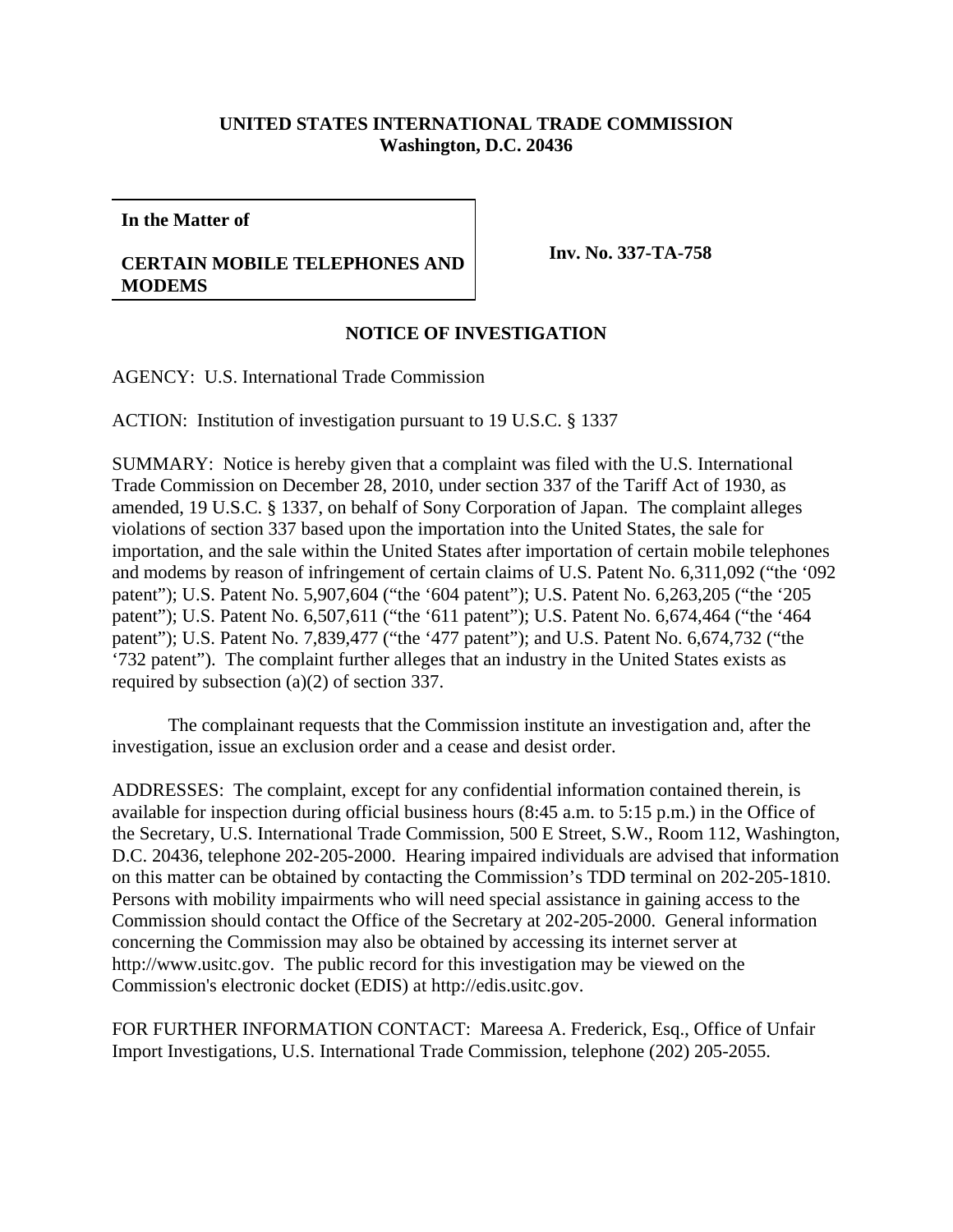AUTHORITY: The authority for institution of this investigation is contained in section 337 of the Tariff Act of 1930, as amended, and in section 210.10 of the Commission's Rules of Practice and Procedure, 19 C.F.R. § 210.10 (2010).

SCOPE OF INVESTIGATION: Having considered the complaint, the U.S. International Trade Commission, on January 27, 2011, ORDERED THAT –

(1) Pursuant to subsection (b) of section 337 of the Tariff Act of 1930, as amended, an investigation be instituted to determine whether there is a violation of subsection  $(a)(1)(B)$  of section 337 in the importation into the United States, the sale for importation, or the sale within the United States after importation of certain mobile telephones and modems that infringe one or more of claims 1 and 2 of the '092 patent; claims 1 and 8 of the '604 patent; claims 7-10 of the '205 patent; claims 17, 18, 24, 25, 27, 32-34, 40, 41, 43, and 48 of the '611 patent; claims 1-3 of the '464 patent; claims 3, 4, 7, and 8 of the '447 patent; and claims 2, 3, 6, and 7 of the '732 patent, and whether an industry in the United States exists as required by subsection (a)(2) of section 337;

(2) For the purpose of the investigation so instituted, the following are hereby named as parties upon which this notice of investigation shall be served:

(a) The complainant is:

Sony Corporation 1-7-1 Konan, Minato-ku Tokyo, 108-0075 Japan

(b) The respondents are the following entities alleged to be in violation of section 337, and are the parties upon which the complaint is to be served:

> LG Electronics, Inc. LG Twin Towers 20 Yeouido-dong Yeongdeungpo-gu Seoul, 150-721 South Korea

LG Electronics U.S.A., Inc. 1000 Sylvan Avenue Englewood Cliffs, NJ 07632

LG Electronics Mobilecomm U.S.A., Inc. 10101 Old Grove Road San Diego, CA 92131

(c) The Commission investigative attorney, party to this investigation, is Mareesa